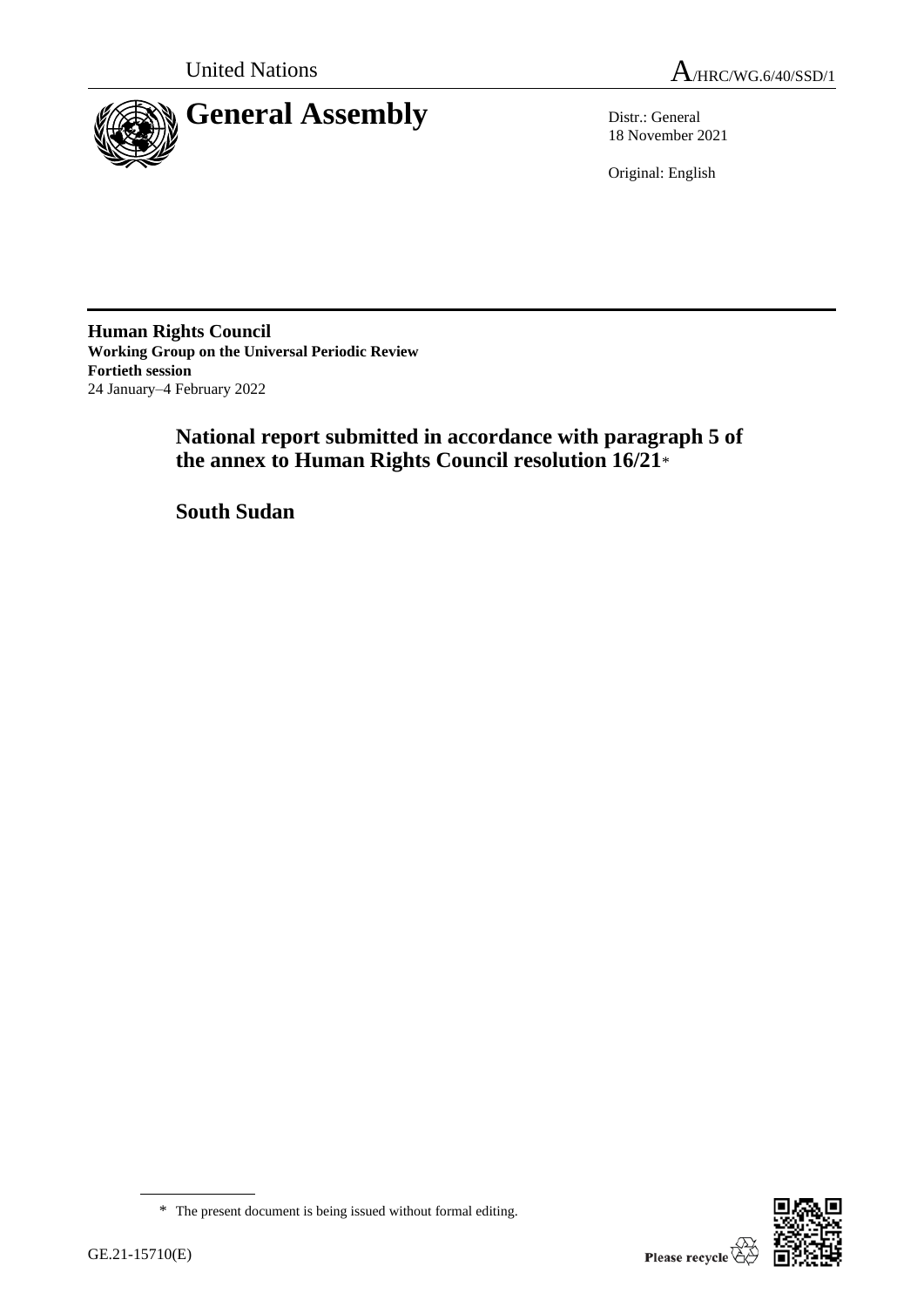# **Introduction**

1. South Sudan gained independence in July 2011. The first review of South Sudan as independent State took place in November 2016. The current report, which is the second national report of the Government of South Sudan on the Universal Periodic Review Process outlines progress on promotion and protection of the human rights in the country and the advances in the implementation of the accepted 203 recommendations received during the first review in 2016.

2. After adoption of the South Sudan UPR Report in 2017, the Government undertook measures to implement the accepted recommendations by preparing a matrix. The matrix clustered the recommendations into broad thematic areas which include specific actions undertaken by various Government institutions in the process of implementation of the accepted recommendations; human rights indicators to monitor the progress made; responsible actors, including CSOs and development partners; timelines within which the implementation should be completed.

3. The implementation matrix was endorsed by the Government, civil society organization and stakeholders in 2019 and that made it possible for the Government to submit a voluntary mid-term UPR Report in May, 2019.

# **Methodology**

4. The Inter-Ministerial Committee of the Government, civil society organizations and other stakeholders, carried out a national consultation in Juba and Yei in Central Equatoria State; Warrap and Awiel in Northern Behr El Ghazal State; Rumbek in Lakes State; Wau in Western Bahr-El Ghazal State, Bor in Jongeli State, in Malakal in Upper Nile State, Torit in Eastern Equatoria State and Yambio in Western Equatoria State, to gather public views from women and youth on security situation, women and child rights, freedom of expression and other services rendered to the public by the Government.

5. After the Inter-Ministerial consultations, the Government invited members of the civil society organizations, other stakeholders and representative from the development partners, for a validation workshop held at Landmark Hotel in Juba from  $9<sup>th</sup>$  to  $10<sup>th</sup>$  September, 2021. The workshop unanimously approved the Report and directed the Government to proceed with its submission to the Human Rights Council, for deliberations.

# **Implementation of recommendations from previous UPR cycle**

# **The Constitution**

6. The Constitution contains in its Part Two, the Bill of Rights and fundamental freedoms derived from the international and regional human rights conventions, ratified by the Republic of South Sudan. The Bill of Rights is to promote and protect human rights of the citizens and residences and to uphold democratic principles and good governance in the country.

7. The Constitution establishes three levels of the government: national, state and local government, based on decentralized principles, among others, devolution and interlinkages between the three levels. The national government is composed of the President,  $1<sup>st</sup>$  Vice President, four (4) Vice Presidents and Ministers. All the ten (10) states and three (3) Administrative Areas have executive and legislative powers. The state executive consists of the Governor, Deputy Governor and Ministers. The local government, which is the third-tier of the government, consists of the county, payam and boma in the rural areas.

8. The R-ARCSS has provided for the establishment of the Ministry of Peacebuilding and Ministry of Federal Affairs which are reflections of the Government commitment to peace.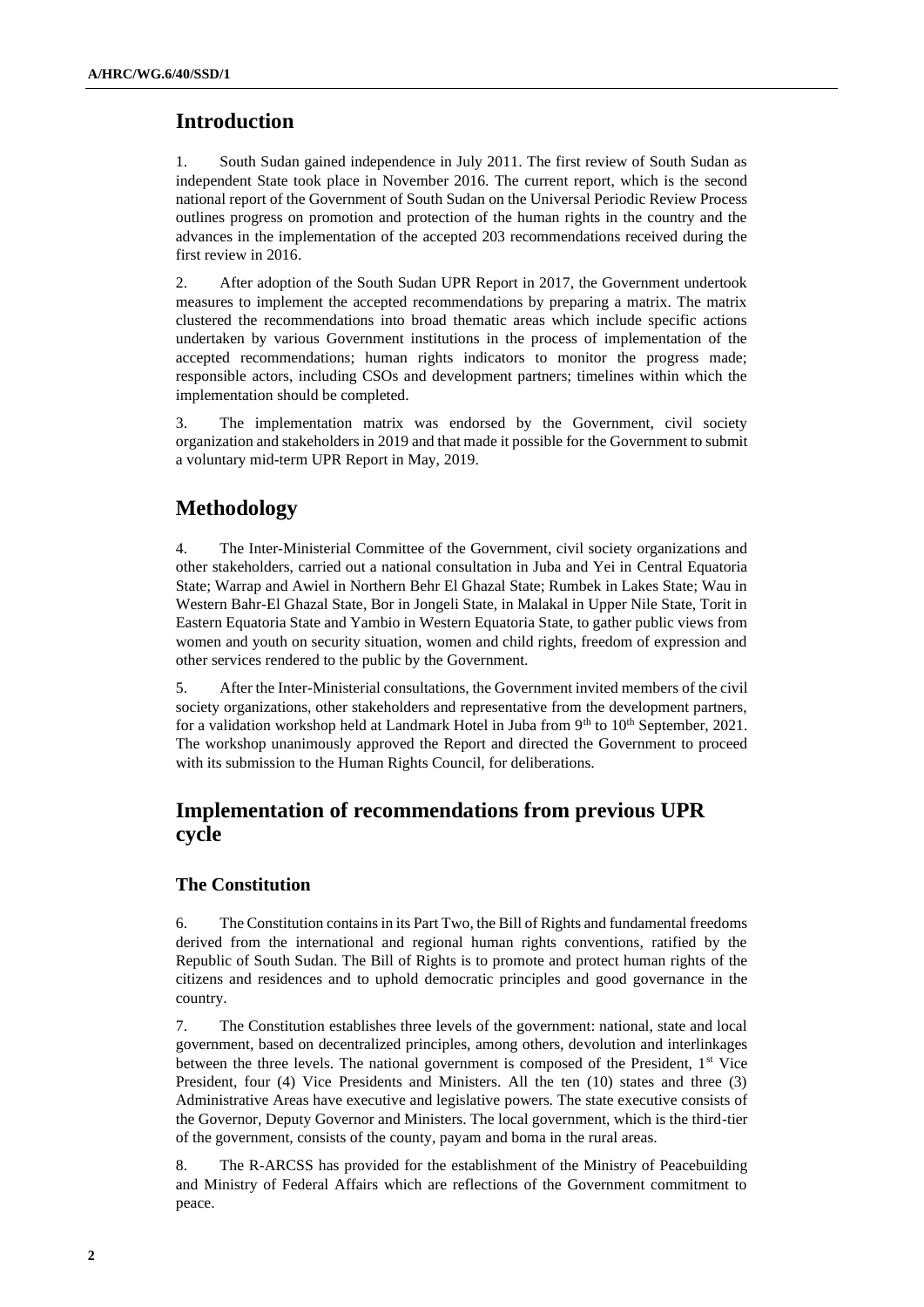9. Article 8.2 of the Revitalized Agreement on the Resolution of the Conflict in the Republic of South Sudan (R-ARCSS), 2018, provides that the Agreement shall be fully incorporated into the Transitional Constitution, 2011(as amended). On this basis, the Government made amendment to the Constitution by incorporating the provisions of the Agreement into the Constitution. The Constitution Amendment Bill is currently before the Transitional National Legislature for adoption.

10. Article 1.14.2.1 of the R-ARCSS, 2018, provides that Transitional National Legislature shall consist of the National Legislative Assembly and the Council of States. The number of the Members of Parliament has been expanded to (650) six hundred and fifty members, for the duration of the Transitional Period.

# **Institutional reforms**

### **Reforms in the Bank of South Sudan, Anti- Corruption Commission and National Audit Chamber**

11. Chapter IV of the R-ARCSS in Article4.1 mandates the parties and stakeholders to ensure that the Government of the National Unity shall be transparent and accountable with legal institutional policies and procedures fully fundamental for sustainable development. On this basis the R-ARCSS in Article 4.2 mandates the Government to introduce the necessary institutional reforms, including the review of laws governing the Bank of South Sudan and implementation of the Strategic Economic Development Roadmap. On this basis, the National Council of Ministers has recently directed the Bank of South Sudan authorities to amend its establishment law and the Ministry of Trade to amend the Investment Promotion Act, 2009 and the National Revenue Authority to include in its establishment law the necessary reforms.

12. In fighting corruption, the Government is currently making amendments the Anti-Corruption Commission Act,2009 and the National Audit Chamber Act,2011 with view of introducing to them the necessary reforms required by the R-ARCSS.

13. Article 4.6 of the R-ARCSS provides for the establishment of new institutions. The new institutions include Public Procurement and Asset Disposal Authority; Salaries and Remuneration Commission; Environmental Management Authority; Research and Development Centers; Health Care Support Fund and Students Support Fund. Process for the establishment of these institutions have started with development of policies at institutional level.

14. On review of other national laws, the Government is undertaking review of the Telecommunication and Postal Services Act, 2010; The Transport Act; Public Finance Management and Accountability Act; Petroleum Act and Mining Act. The review of the said laws has started at various relevant clusters of the Government.

#### **Ratification and compliance with international and regional instruments Recommendations: 126, 128.41, 128.5, 128.15, 128.19, 128.22**

15. On ratification of the international and regional instruments, the Government has since the last UPR review, submitted to the National Legislative Assembly, for accession, the International Covenant on Civil and Political Rights, the International Covenant on Economic, Social and Cultural Rights, the Convention on the Rights of Persons with Disabilities, Protocol on African Charter on the Rights of Women in Africa and the African Charter on the Welfare of the Child. The ratified conventions include Convention on Stateless Persons and Convention Relating to the Status of Refuges and its Optional Protocol. However, it is worth mentioning that the political crisis in the country, have impeded on the ratification process.

16. On compliance with international and regional instruments to which South Sudan is a party, the Government has presented to the relevant treaty body of the Human Rights, three (3) initial reports on implementation of the Convention on Elimination of All Forms of Discrimination against Women, the Convention on the Rights of the Child (CRC) and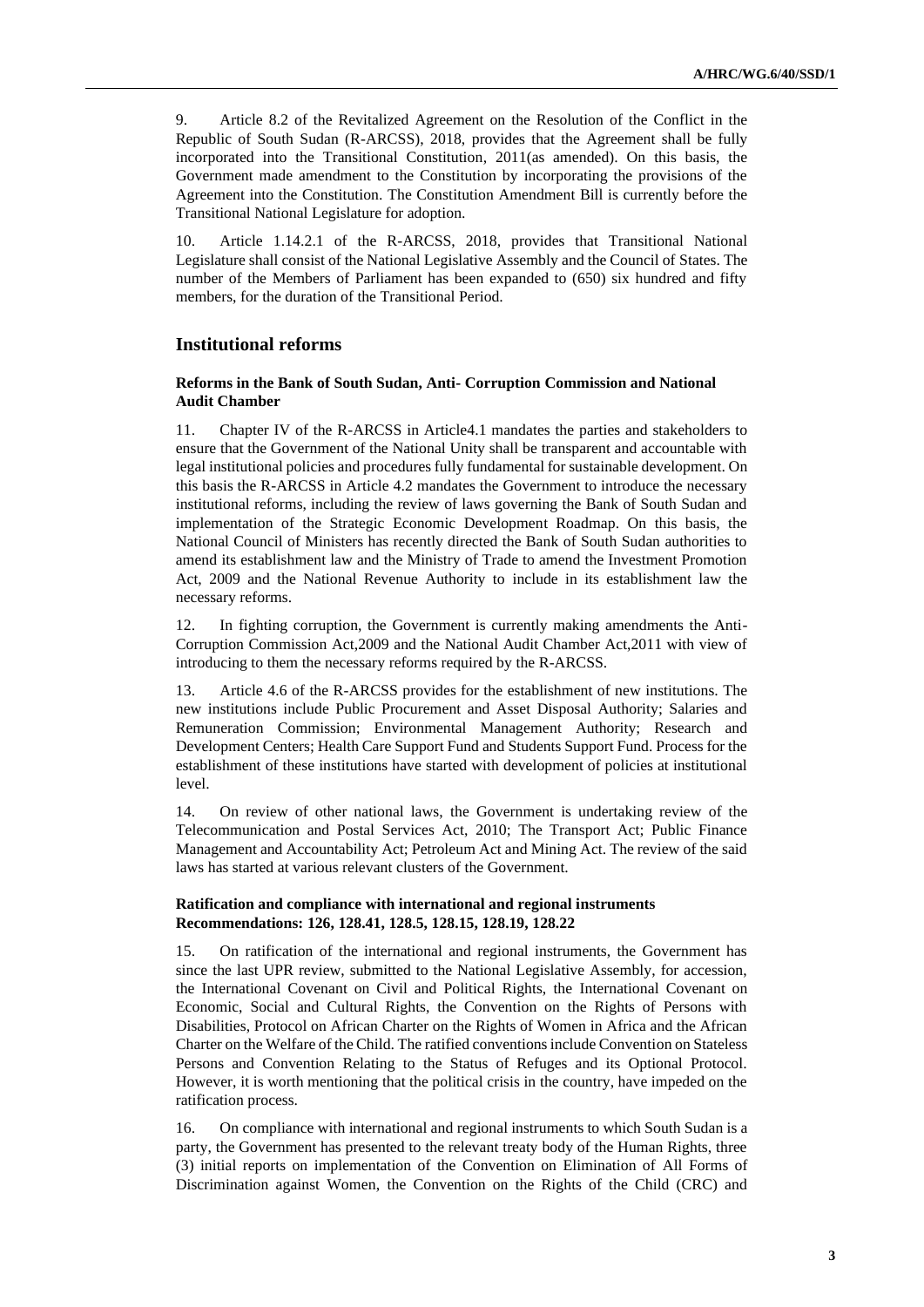Protocol on Involvement of Children in Armed Conflict (OPCA). The three reports are being examine by the relevant treaty bodies.

17. On technical assistance and capacity building, the development partners have trained in 2019, to explain the members of the civil society, MPs and some Government officials on contents of the ICCPR, the ICESCR and Convention on the Rights of Persons with Disabilities. The training covered obligations and benefits on ratification of to the ICCPR, the ICESCR and CRPD.

18. On making efforts to domesticate the international instruments into the national laws to promote and strengthening human rights in the country, the Government since the last Review enacted by way of amendment of the Transitional Constitution, 2011 by incorporation of the provisions of the Agreement on the Resolution of the Conflict in the Republic of South Sudan, into the Constitution; the Passport and Immigration (amendment) Act, 2013 by incorporating new types of passports; Civil Service Pension Scheme Act, 2013, Advocate Act, 2013 to regulate legal profession; Financial Act, 2016; Non-Governmental Organizations Act, 2016; National Revenue Authority Act, 2016; Relief and Rehabilitation Commission Act, 2016.

19. The Government also in 2017 enacted the Labour Act, 2017, Civil Registry Act, 2018, Public Procurement, Act, 2018; South Sudan Peoples' Defence Force Pension Act, 2020 and Freedom Gratuity Act, 2020.

20. On the implementation of the R-ARCSS, the Government with support from Revitalized Joint and Monitoring Evaluation Commission(R-JMEC) made amendment and finalized the review of the key security laws, including the National Security Services Act, 2014; Police Service Act, 2009; Prison Service Act, 2011; Wildlife Service Act, 2011; Fire Brigade Act; Political Parties Act, 2012; Sudan Peoples' Liberation Army Act 2009.

In an effort to include international crimes in the national laws, in 2015 the Government supported by development partners introduced amendment to the Penal Code, 2008 by including in the penal law, crimes of Genocide, War Crimes, Espionage, Crimes against Humanity and crime of defilement. The enactment of the Bill into law was delayed due to the long absence of the parliament. As it has been reconstituted, the Bill would be represented to the Transitional National Legislative Assembly for immediate consideration and enactment.

### **Cooperation with human rights special procedures Recommendations: 126.62, 126.63, 127.12, 127.13, 127.16, 127.18**

22. On cooperation with the United Nations, African Union and the Inter-Governmental Authority for Development mechanisms, the Government since the last UPR review has granted access to various delegations, from the Commission on Human Rights in South Sudan, Panel of Experts established by the United Nations Security Council pursuant to the Resolution No.2521/2020, members of the United Nations Security Council and members of the African Union Security Council, have been visiting the country without restrictions. The Government provided the necessary support required for the missions, including visas issuance without delay, security briefings. The missions engaged with various Government officials, civil society organisations, journalists and human rights defenders, without restrictions.

23. Since the last review, the Government met with various special envoys from the United Nations, the African Union and the Inter- Governmental Authority on Development. This level of interaction indicates the Government commitment to full cooperation with all human rights mechanisms.

# **Implementation of the Peace Agreement Recommendations: 126.4, 126.5, 126.6, 126.7, 126.8, 126.9, 126.10, 126.11, 126.65**

24. The Inter-Governmental Authority on Development (IGAD) mediated R-ARCSS, 2018 which is seen by many as a significant milestone towards stability in the country. The R-ARCSS has been implemented in phases. The parties to the R-ARCSS in February, 2020 resolved the issue of number of the States and their boundaries which pave way to the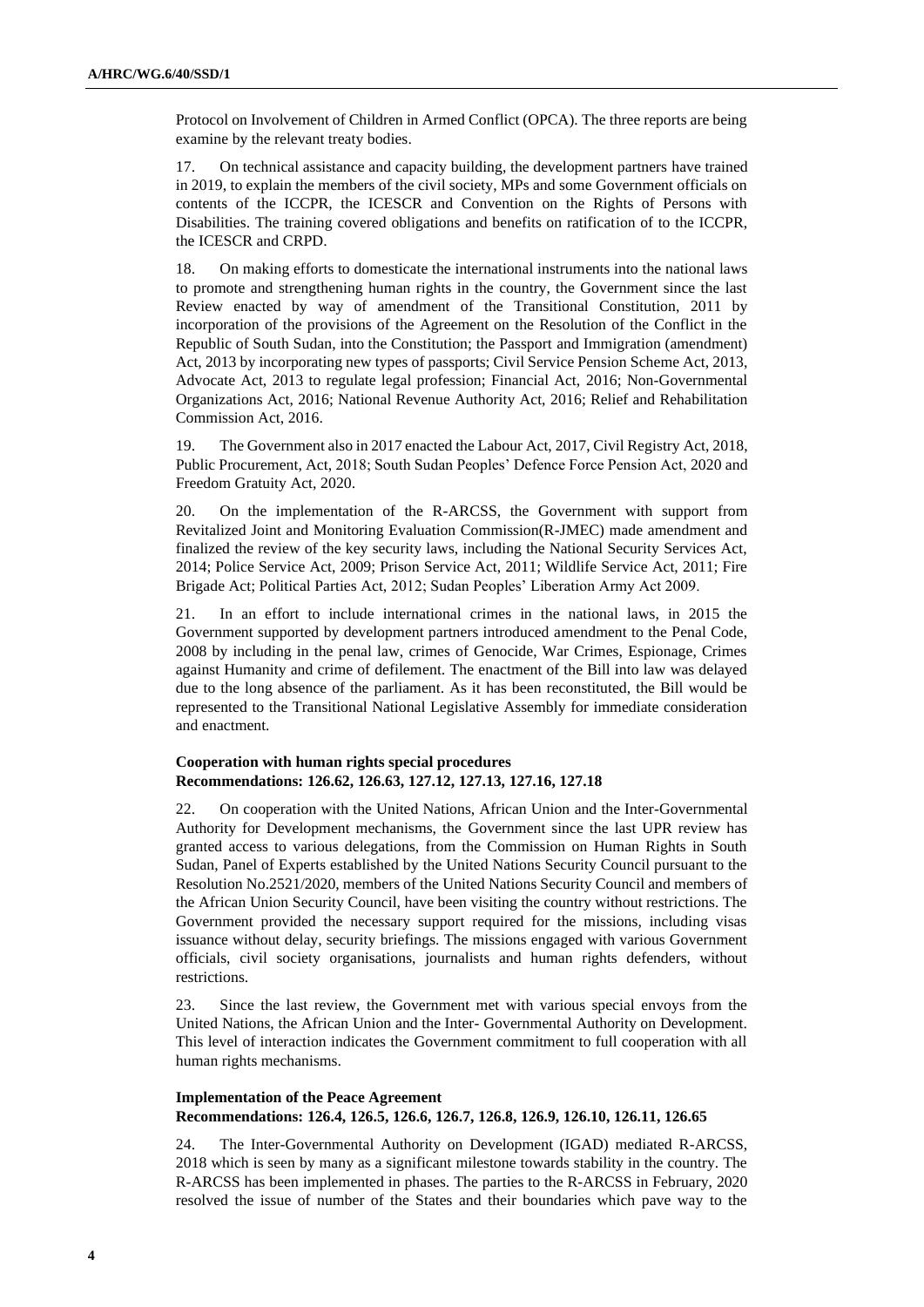formation of the Transitional Government of National Unity, State Government, appointment of the Counties Commissioners and establishment of the Transitional National Legislative Assembly, the state Assemblies and other institutions at national and States levels.

#### **Transitional justice institutions Recommendations: 126.13, 126.14, 126.15**

25. On implementation of Chapter V of the R-ARCSS, the Government in January, 2021 mandated the Minister of Justice and Constitutional Affairs to start the process for implementation of all mechanisms under Chapter V which include the Commission for Truth, Reconciliation and Healing (CTRH), Compensation and Reparation Authority (CRA) and Hybrid Court for South Sudan (HCSS); Chapter VI on Permanent Constitution Making Process and Article 1.17 on the establishment of the Judicial Reform Committee.

#### **Commission for Truth Reconciliation and Healing (CTRH)**

26. To implement the Council of Ministers directives, the Minister of Justice and Constitutional Affairs, in March, 2021 established a Taskforce within the Ministry of Justice to coordinate and oversee implementation of the R-ARCSS provisions. The Minister of Justice and Constitutional Affairs also in May, 2021, established a Technical Committee in accordance with provisions of Article 5.2.1.3 of the R-ARCSS, consisting of experts from the civil society organizations, women organizations, religious leaders, youth and some officials from relevant Government institutions. The Chairperson is an expert from religious institution and deputized by a female, from civil society organization. The Committee is to conduct a nation-wide consultation with youth, women, civil organizations, victims of the conflicts. The outcome of the consultations would be the basis for the enactment of legislation, for the establishment of the CTRH in accordance with provisions of Article 55.1.1 of the R-ARCSS.

27. After establishment of the Committee, the 1<sup>st</sup> Vice President on behalf of the Government, on  $30<sup>th</sup>$  June, 2021 launched in Juba the Technical Committee to commence its work.

28. The Technical Committee has prepared its budget, passed its workplan and established sub-committees for its work. Training of the Committee is set to start on  $27<sup>th</sup>$ September, 2021. The consultations would be carried out within the period of one month, from the date the consultations start.

### **Hybrid Court for South Sudan (HCSS) Recommendations: 126.62, 126.63**

29. Article 5.3.1.1 of the R-ARCSS provides for the establishment of an independent hybrid judicial court for South Sudan, by the African Union Commission (AUC). The AUC in accordance with Article 5.3.1.2 is to provide a broad guideline relating to including the location of the HCSS, its infrastructure, funding, mechanisms, enforcement mechanism, the applicable jurisprudence number and composition of judges, privileges and immunities of court personnel. The Government in the Council of Ministers Resolution of 29<sup>th</sup> January, 2021 has informed the AUC through the African Union office in Juba about the Government readiness to move forward with the process for the establishment of the HCSS.

30. Till this date, the Government is still committed to move forward on the establishment of HCSS as mandated by Article 5.3.1.2 of the R-ARCSS.

#### **Permanent Constitution making process Recommendations: 128.24, 128.28**

31. On parameters of the permanent Constitution, the Government on the  $27<sup>th</sup>$  May, 2021 launched a Workshop in the Capital Juba in accordance with provisions of Article 6.8 of the R-ARCSS, facilitated by a prominent institute in Constitutional making. The outcome of the Workshop was used as the basis for drafting a Bill for Constitution Making Process. The Bill was tabled before the National Council of Ministers on 26<sup>th</sup> August, 2021, for comments and approval. The Governance Cluster of the National Council of Ministers discussed the Bill on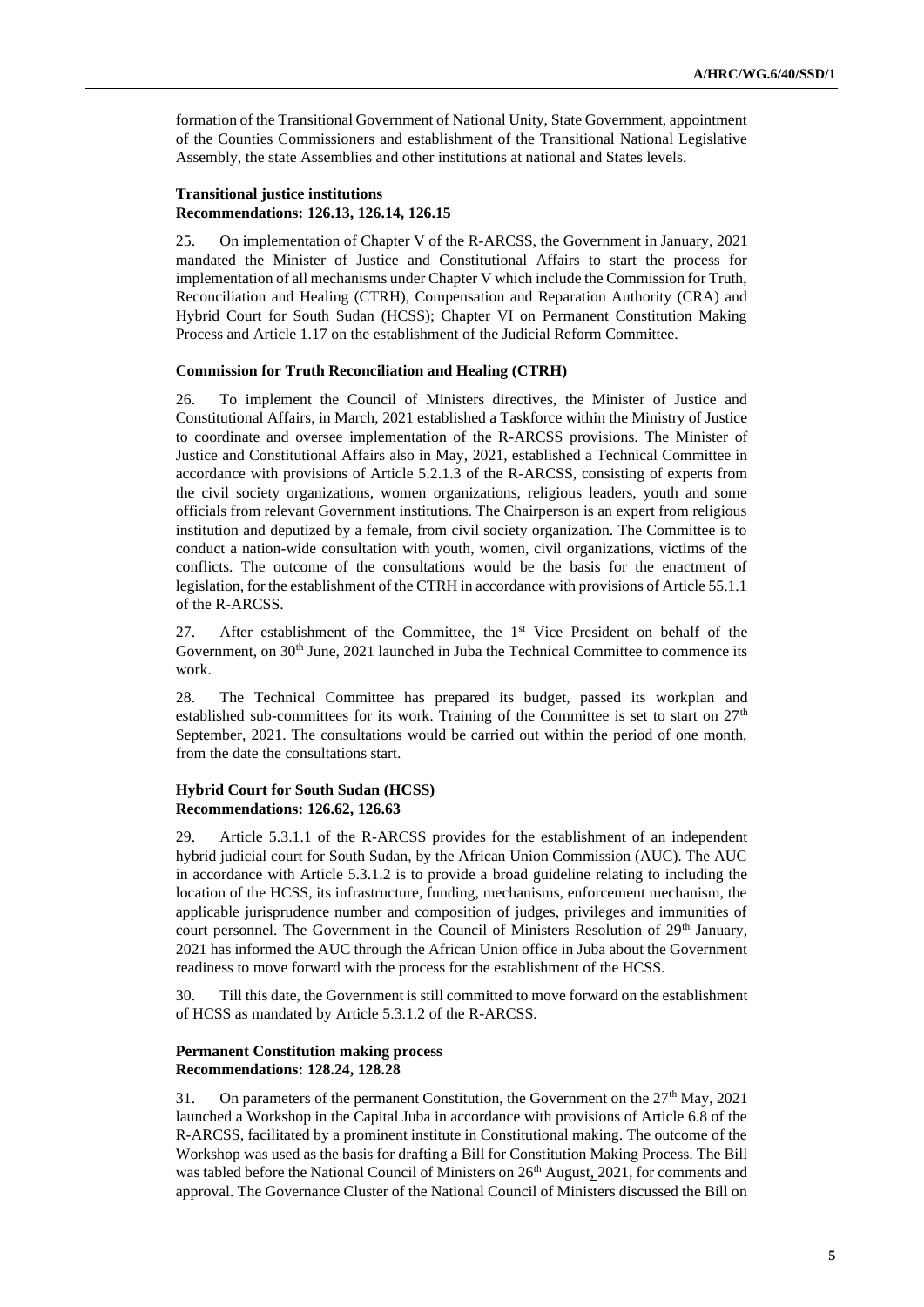1<sup>st</sup> September, 2021, pending presentation to the Transitional National Legislature, for enactment.

### **Access to justice and judicial reform Recommendations: 126.24, 126.25, 126.26, 126.13, 126.14, 126.15, 126.17, 126.18, 126.19, 126.20, 126.21, 126.59, 127.31, 127.34**

32. To overcome impunity through accountability, the Government in 2019, under its obligations in Chapter II of the R-ARCSS, introduced some institutional reforms in the security sector by setting up investigation committees which resulted in the prosecution of some individuals for violation of human rights, including gender-based violence against civilians, especially women and children.

33. The Government also undertook some measures which include policy and supportive actions to facilitate and provide technical advice to the rule of law forums, in Torit, Kapoeta in Eastern Equatoria State, Yambio in Western Equatoria State, Wau in Western Behr El Ghazal State, Juba in Central Equatoria State, Bor in Jonglei State and Aweil in Northern Bahr El Ghazal State. The programme has benefited justice and law enforcement units, members of the state assemblies and civil society representatives and has addressed rule of law challenges, especially the law enforcement agencies.

34. On Case management, the Government in 2020, tracked, disaggregated by type 7,478 criminal cases in Aweil in Northern Bahr El Ghazal State, Bor in Jonglei State, Yambio in Western Equatoria State, Wau in Western Behr El Ghazal State and Torit in Eastern Equatoria State. Out of the disaggregated cases, 2,718 were investigated and tried.

35. On other access to justice programmes, the Government in 2019, assisted by the development partners, provided a legal Aid service to 897 people, out of which 75 percent were female, in Juba in Central Equatoria State, Malakal in Upper Nile State, Bentiu in Unity State, Yambio in Western Equatoria State, Bor in Jonglei State and Aweil in Northern Behr El Ghazal State. The legal Aid services were provided through five newly established Justice and Confidence centers established in those areas in 2019.

36. On judicial reforms under Article 1.17 of the R-ARCSS, the Government in collaboration with IGAD is together working to establish an ad hoc Judicial Reform Committee, to study and make recommendations on judicial reform to the Government for consideration. The process is at advance level of the implementation. The reforms to be recommended by the Judicial Reforms Committee, include restructuring of the Judiciary to be undertaken by the reconstituted Judicial Service Commission during the Transitional Period. The Judicial Reform is to also include, but not limited to, the review of the Judiciary Act, 2008, Judicial Service Commission Act, 2008 and capacity building of the judicial personnel and development of the judiciary infrastructure.

37. All stakeholders to the Judicial Reform Committee shall respect the 35% of women as mandated by the R-ARCSS in the selection of their respective representative's representation. The Judicial Reforms Committee would be chaired and deputized by an imminent legal person, to be identified and recruited by the IGAD. As envisaged under the R-ARCSS, the Judicial Reform Committee will lay a firm foundation for peaceful and prosperous country, based on justice, respect for rule of law premised on an independent, effective and efficient judiciary. The Government and IGAD has developed and signed the Terms of Reference pursuant to Article 1.17 and 1.17.5 of the R-ARCSS.

38. The Terms of Reference for the establishment of Judicial Reform Committee have been signed by the Government, IGAD and R-JMEC. Currently, IGAD working to identify the legal experts from the region, to serve as Chair and deputy Chair of the JRC. IGAD is also expected to write to the parties to the R-ARCSS to nominate their representatives based on the formula set out in the R-ARCSS, for appointment to the JRC by the Transitional Government of National Unity.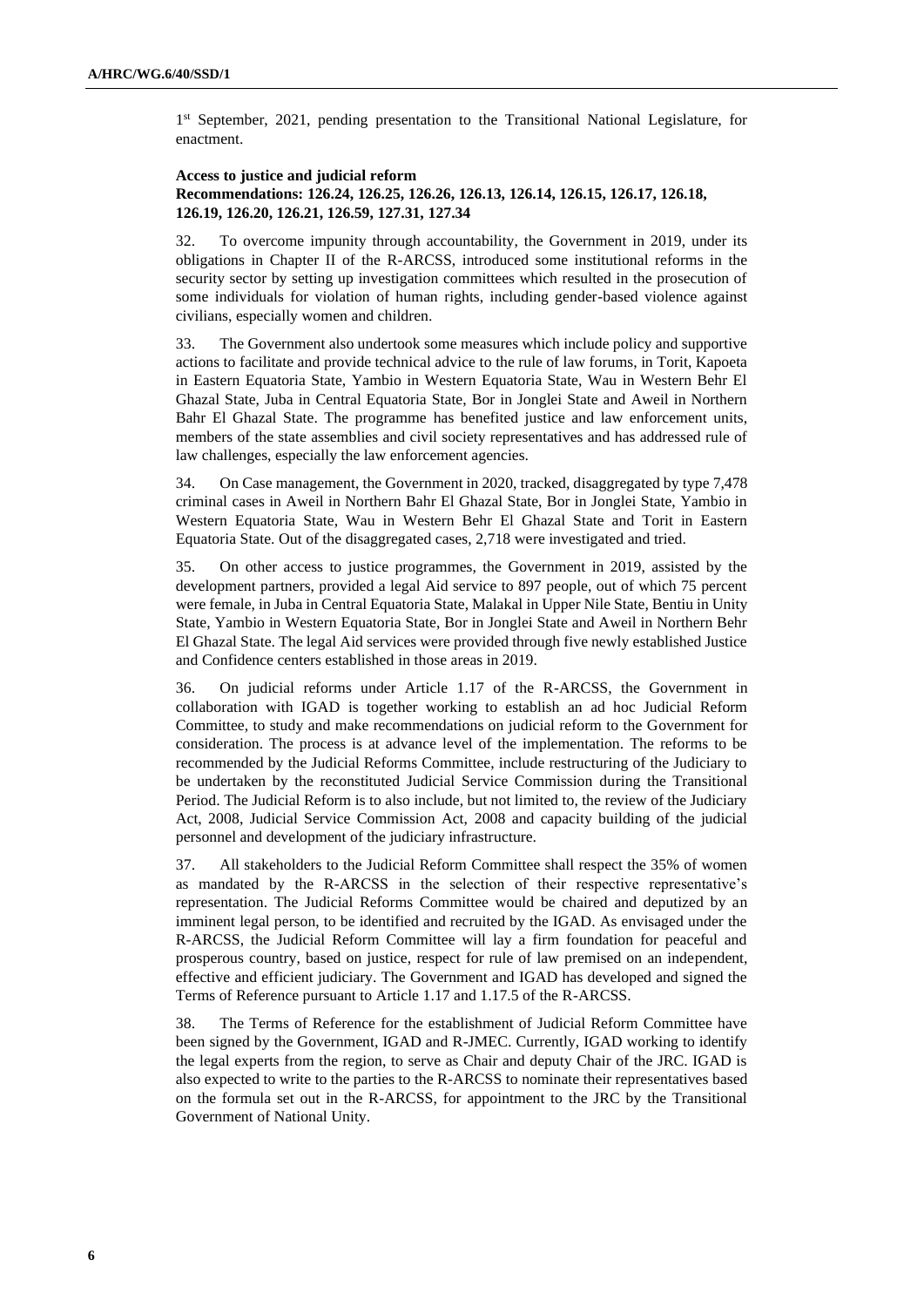### **Protection of Civilians Recommendations: 126.22,1 26.59, 126.60**

39. On communal violence perpetrated by organized criminals, the Government has established an investigation committee consisting of officials, chiefs, religious leaders, youth and other stakeholders. To save lives, the committee recommended immediate deployment of organized forces to areas of conflict. The committee also engaged different stakeholders, especially the youth and chiefs to cease violence and to find alternative mechanisms to resolve their differences. This was done in Warrap State, greater Jonglei, Lakes State Eastern Equatoria and Central Equatoria, among other areas.

40. The Government in collaboration with development partners, including UNMISS – Civil and Political Affairs Division, provided alternative dispute resolution mechanisms to the conflicting communities through dialogue for peaceful co-existence among the communities. Additional training and income generating activities were also provided.

41. The State Government officials including the Governors went on radio and other media outlets, calling for calm among the conflicting communities in the State. Most of the perpetrators involved in the communal violence were arrested, prosecuted and sentenced in accordance with the law.

42. On cattle raiding or rustling, the Government established a joint operation unit consisting of the army, police and other organized forces. The joint operation unit was deployed to the areas affected by cattle rustling, especially in Eastern Equatoria, Warrap, greater Jonglei, Unity, Juba suburban. The Government in collaboration with UNMISS – Civil and Political Affairs Division engaged and mediated a peaceful co-existence among the cattle raider's communities.

43. On targeting killings, the Government set up a community police unit in Eastern Equatoria, Juba in Central Equatoria, Wau in Western Behr El Ghazal and Warrap Lakes States. The Government also established an investigation committee for Gumbo-Shrikat incident in 2020. Ten accused were arrested, prosecuted and sentenced in accordance with the law.

44. On disarmament of civilians, the Government in 2020 established various investigation committee in Juba in Gumba area, Rumbek in Lakes State and Akobo in greater Jonglei. To uncover the culprits, the Government has deployed to the areas an investigation committee consisting of public prosecutors' attorneys and police investigators.

45. On highway attacks by unknown armed groups, the Government deployed on the highways, especially on the roads leading to Juba, Yei, Torit and Bor, a security patrol unit to provide protection to travelers and goods on transit. The police on Juba- Nimule highway arrested three (3) suspects who are currently being investigated.

#### **Protection of Women Rights**

# **Recommendations: 126.2, 126.3, 126.36, 126.38, 126.44, 126.46, 126.47, 126.57, 126.58, 126.61, 127.20, 127.21, 127.39, 127.40**

46. To improve the existing mechanisms for reporting cases of sexual and gender-based violence against and to ensure access to justice for victims and survivors of the gender basedviolence, the Government with support from the development partners, in 2019, established within the Judiciary a Juvenile and Gender Based Violence Court. The court is based in Juba in Central Equatoria State, with mobile units in Malakal in Upper Nile State, Yambio in Western Equatoria State and Torit in the Eastern Equatoria State. The Court has so far in 2020 to 2021 tried and sentenced 369 cases, out of which, 82 are cases of violence against juvenile and gender-based violence.

47. In upholding its commitment to implement the recommendation on combating impunity, the Juvenile and Gender -based Violence Court, in 2021, tried and sentenced 60 cases, out of which, 19 cases are relating to violence against women and children. It is evidenced that with the ongoing prosecutions and public awareness programme, there have been some behavourial changes in relation to SGBV issues.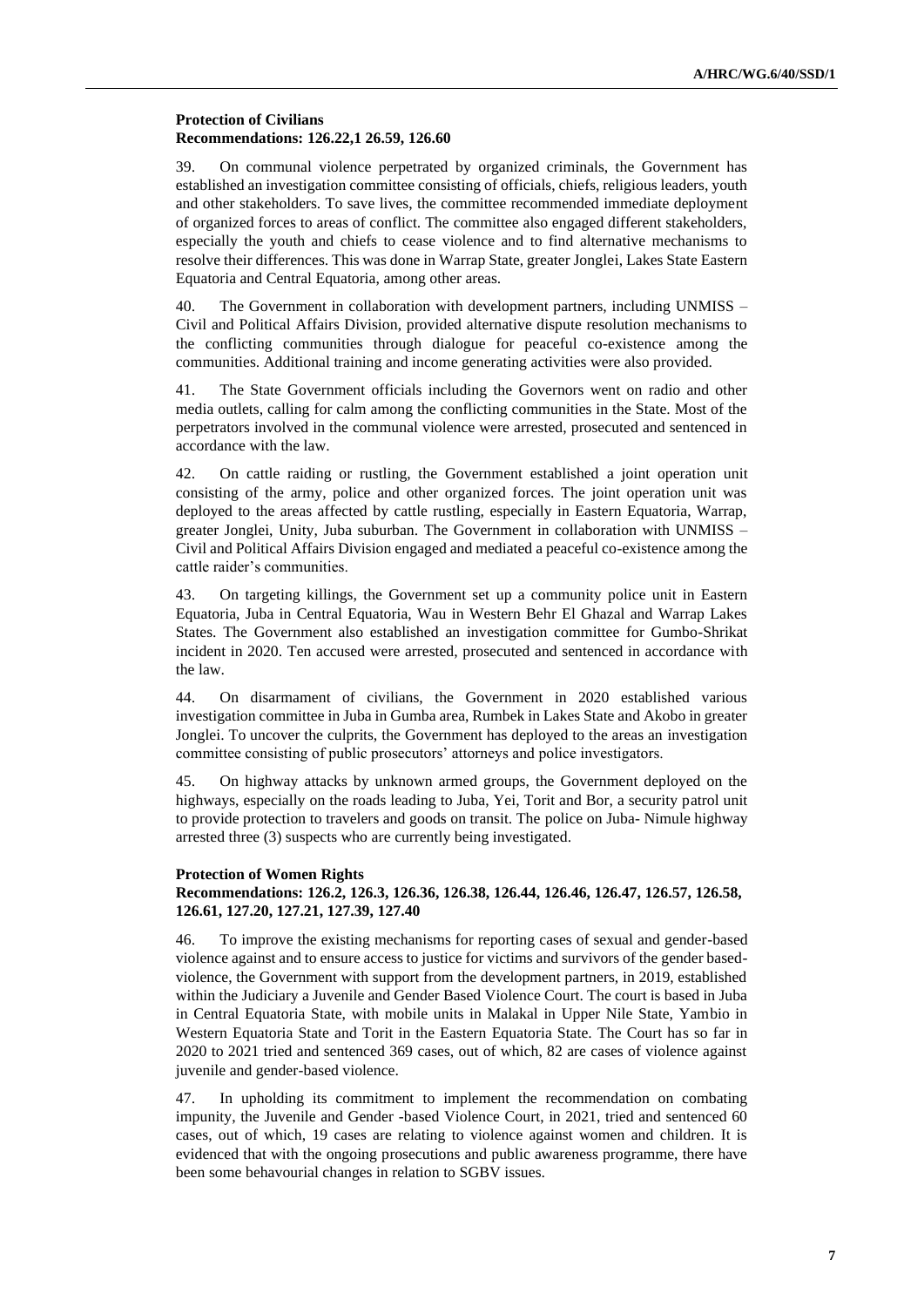48. On prevention and protection of survivors of SGBV, the Government has established 17 Special Protection Units (SPUs), six (6) in Juba police stations and One Stop Centers in Juba, Central Equatoria State, with integrated functional services, such as hospitals to provide medical, psychological and legal support, to enable GBV survivors access Justice. Standard Operating Procedures for Prevention, Protection and response to SGBV was also established in 2014 and road map developed to end child marriage in South Sudan between the year 2017–2030. These programmes have contributed positively to the protection of women.

49. On arbitrary arrest and detention, the Government in 2017 established an emergency court for organized forces to prosecuted personnel from the National Security Service, the South Sudan Peoples' Defence Forces, South Sudan National Police Service and the National Prisons Service, for violation of human rights.

50. On implementation of National Action Plan signed by the Government and the United Nations in 2016, a Taskforce composed of membership from relevant ministries (Ministries of Health, Interior, Justice, Gender, Defence, members of Parliament, regional and international stakeholders and civil society organizations) developed an implementation plan to operationalize the signed Communiqué aiming at ending all forms of conflict relatedsexual violence in the country. Several training workshops were conducted with massive dissemination of information and command directives were made to all units of the organized forces regarding CRSV prevention.

51. On services to victims of SGBV, the Government with support from development partners, established 12 One Stop Centers in all ten (10) States, to provide protection, medical, psychosocial, legal services and shelters. Currently the Government has so far established two shelters (Safe Homes) for protection of survivors of SGBV and developed Standard Operating Procedures (SOP).

52. On access to justice for women, the Government with support from development partners, trained judges, prosecutors, defence lawyers, police female investigators, probation officers and social workers, to deal with SGBV issues. Currently, two social workers are assigned to assist survivors of SGBV on procedures, counselling and guidance. Legal Aid services has been provided on support by development partners and local NGOs, on recommendation by a committee. Since the last UPR review the number of Legal Aid beneficiaries have reached 181 out of which 33 are rape cases.

53. On affirmative actions aimed at eliminating discrimination against women and girls, the Government is currently implementing the R-ARCSS,2018 and has advanced the provisions of Article 16 of the Transitional Constitution,2011(as amended) by increasing women participation in the public and governance institutions from 25% to 35%. Also, the Government in its public service policies and the Labour Act, 2017 ensured equal participation and equal pay for women and men.

54. On public awareness raising on the rights of women, the Government in collaboration with development partners, in February, 2020, organized a three (3) days South Sudan Women Leadership Conference to raise women awareness on the rights enshrined in the related Conventions. The participants were from all the ten (10) States. However, due to the then insecurity, the Government was only able to conduct public awareness in limited areas less affected by the conflict, especially the rural areas. Also, the Government and civil society organizations conducted awareness campaign workshops in Eastern Equatoria, Western Bahr El Ghazal and Jonglei, to explain to women provisions of the Convention on Elimination of All Forms of Discrimination against Women.

55. On measures taken to improve socioeconomic situation of internally displaced women, the Government with development partners, provided support to the internally displaced women, to improve their lives through, trained women and girls on tailoring, basket making hair dressing and crafts and other income generating activities.

56. On women who cannot undertake income-generating activities as a result of the COVID-19 pandemic, the women were trained in new skills like liquid soap making and tailoring to produce face masks. On women affected by floods and droughts, the Government in collaboration with development partners provided relief food.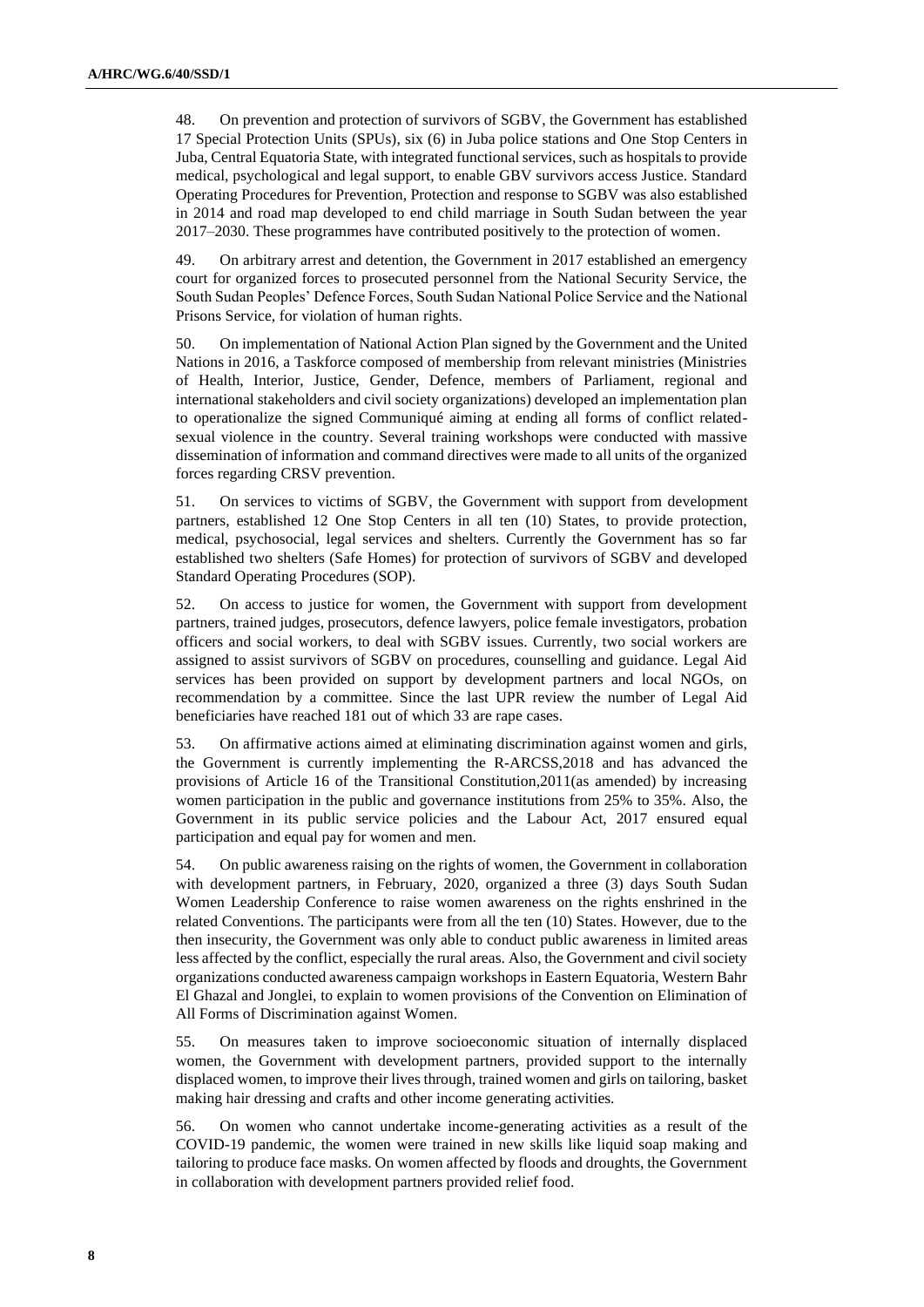57. On employment opportunities for women, the Government has adopted measures to increase women participation in the public service and recruitment into organized forces. A number of female officers were recruited and promoted to various ranks and files, including promotion to the ranks of Generals in the army, National Security, police, prisons and Wildlife. The organized forces Code of Conducts determines exclusion of perpetrators of conflict-related sexual violence from the forces including in the would-be Necessary Unified Forces.

58. To ending impunity at the State level of the Government in 2019, a military court martial in Yei, prosecuted 36 cases of looting, murder and sexual violence, committed by military personnel against civilian. All were convicted and sentenced to various imprisonment terms and were all discharged from service.

59. On eradication of harmful customary practices, the Government supported by development partners in 2019, trained traditional leaders and chiefs on promotion and protection of human rights, especially the rights of women. The women groups also organized their own public awareness on the topic of women human rights.

#### **Protection and promotion of child rights Recommendations: 126.30, 126.31, 126.49, 126.50, 126.51, 126.52, 126.53, 126.54, 126.55, 126.56, 128.54**

60. The Government acceded to various regional and international instruments which promotes child rights. Among the instruments acceded to are the Convention on the Right of the Child (CRC), Optional Protocol on the involvement of children in armed conflict (OPCA), the Geneva Conventions of 1949 and their Additional Protocols, I, II, and III.

61. On action against human rights violations and ending recruitment and use of child soldiers in armed conflicts, the Government in 2016 took steps to eliminate the conscription of child soldiers, the Government in the years 2019 and 2020, with support from development partners, introduced a South Sudan Social Protection Policy; South Sudan Action Plan; National Disability and Inclusion Policy throughout its programmes, especially for children.

62. Also, the Government developed a Comprehensive Action Plan to end and prevent all forms of grave violations against children affected by armed conflict. The Comprehensive Action Plan has put forward a detailed workplan to protect children which is considered by the development partners as a great achievement and a milestone in building structures for accountability and prevention of future violation of child rights.

63. In 2018, the Government voluntarily made a declaration as a step in the implementation of Article 3 of the Optional Protocol on the Involvement of Children in Armed Conflict by imposing a minimum age of 18 years, for recruitment in the army and other organized forces. All recruitments processes are to be made in public places and not done through use of force or duress. The recruitment process shall also be advertised in the press and national media. All recruits are to undergo a medical examination and be in possession of a valid birth certificate and certificate of education or apprenticeship.

64. Also, the Government at the State level, established a SGBV forums which include referral pathway, case management related to interventions and other survivors' services. As of year 2020, the Government with support from development partners, established a radio talk shows and community awareness raising with aim of averting violence against women and children. The radio talk shows covered issues of gender-based violence (SGBV).

65. On child age for criminal responsibility, the Government has put it at the age of 12 years. Efforts have been made to have the customary courts actors in the rural areas to adhere to the provisions of the statutory law. To end the overuse of detention of children during pretrial and post-trial procedures, some sentences have been introduced by the Government which include diversion from traditional sentences, probation, counselling and community service. The diversion sentences were only applied on temporary basis in Malakal in Upper Nile State and Wau in Western Behr El Ghazal State. The project was terminated in 2013 due to political crisis in the country.

66. To ensure that children are not detained with adults, the Government in the implementation of provisions of Child Act, 2008 and the Prison service Act, 2011, directed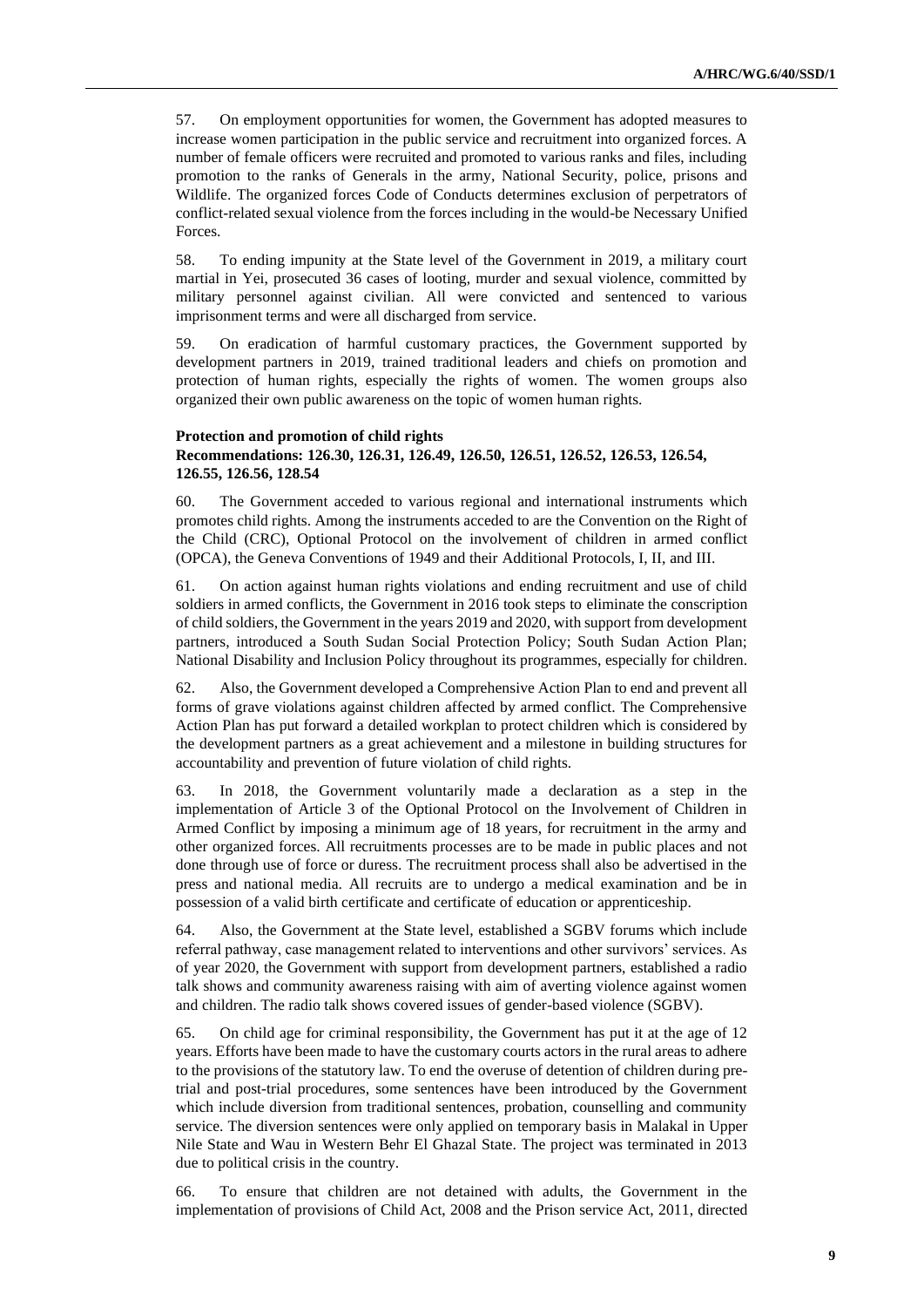that minor should be kept in a separate detention facility. Social workers have been deployed to monitor at the police stations and prisons detention facilities in Juba. The Government with support from development partners trained Prison wardens and child protection officers on management of reformatory schools. Currently, there are only 2 operational reformatory schools in Juba and Wau. However, because of the lack of detention facilities, some of the State prison facilities continue to detain minors in the same detentions with adults.

67. On counselling services for children, the Government with support from development partners established a Family Conferencing & Mediation programme for minor offenders to encouraged mediation at pre-trial detention stage and the right of children to be release or bailed from detentions.

68. On implementation of section 26 of the Child Act, 2008, the Government has recognized the International Day of the Girl Child which is celebrated on  $11<sup>th</sup>$  October each year; the Day of the African Child on 16<sup>th</sup> June each year; the Day of the United Nations on the Rights of the Child on 20<sup>th</sup> December each year and World Day against Child Labour on 14<sup>th</sup> June each year.

69. Since the last UPR review, the Government with support from development partners, from 2018 to 2021, identified, demobilized and integrated with their families, nine hundred and twenty-two boys and three hundred and fourteen girls. All the released children were found among the opposition forces who are signatories to the R-ARCSS.

# **Protection of Internally Displaced Persons (IDPs) Recommendations: 126.36, 126.40, 126.41, 128.82**

70. With good progress made in the implementation of the R-ARCSS, the Government with support from United Nations Mission in South Sudan (UNMISS) developed a confidence measure among the internally displaced persons. As a result, some of the IDPs have accepted to voluntarily return to their areas of origin.

71. To encourage voluntary return of IDPs, Government has directed the State Governments to ensure smooth transition of the returning IDPs by ensuring restitution of their land or property. The Council of Ministers in 2018 also directed all IDPs houses to be vacated and handed to the rightful owners.

72. On ensuring peace in the country, the Government in Central Equatoria, Western Equatoria, Eastern Equatoria, Upper Nile, Jonglei, Northern Behr El Ghazal, Western Behr El Ghazal, Warrap and Lakes States, established a joint operation security force, comprising of personnel from National Police Service, South Sudan Peoples' Deference Force, National Security Service, Prisons Service and Wildlife Service, to maintain peace and security to the returning communities. The Joint Security Force has been deployed along highways leading out of the major cities.

# **Security sector reforms**

#### **South Sudan Peoples' Defence Forces Recommendation: 128.30**

73. Article 1.17.2.1 of the R-ARCSS provides security sector reforms including amendment of the Sudan Peoples' Liberation Army Act, 2009. On this basis, the Government made an amendment to the Act making major changes including changing of name of the national army (SPLA), to the South Sudan Peoples' Defence Force. The Amendment Bill was approved by the National Council of Ministers on the 9<sup>th</sup> September, 2021 and will be presented during the 1st session of the Transitional National Legislative Assembly for enactment.

74. Article 2.4.10 of the R-ARCSS provides for demobilization, disarmament and integration of persons with special needs that are ineligible for or not willing to serve in the unified army. The demobilization shall include identification of children who are associated with the army or armed groups, signatory to the R-ARCSS. The Government also with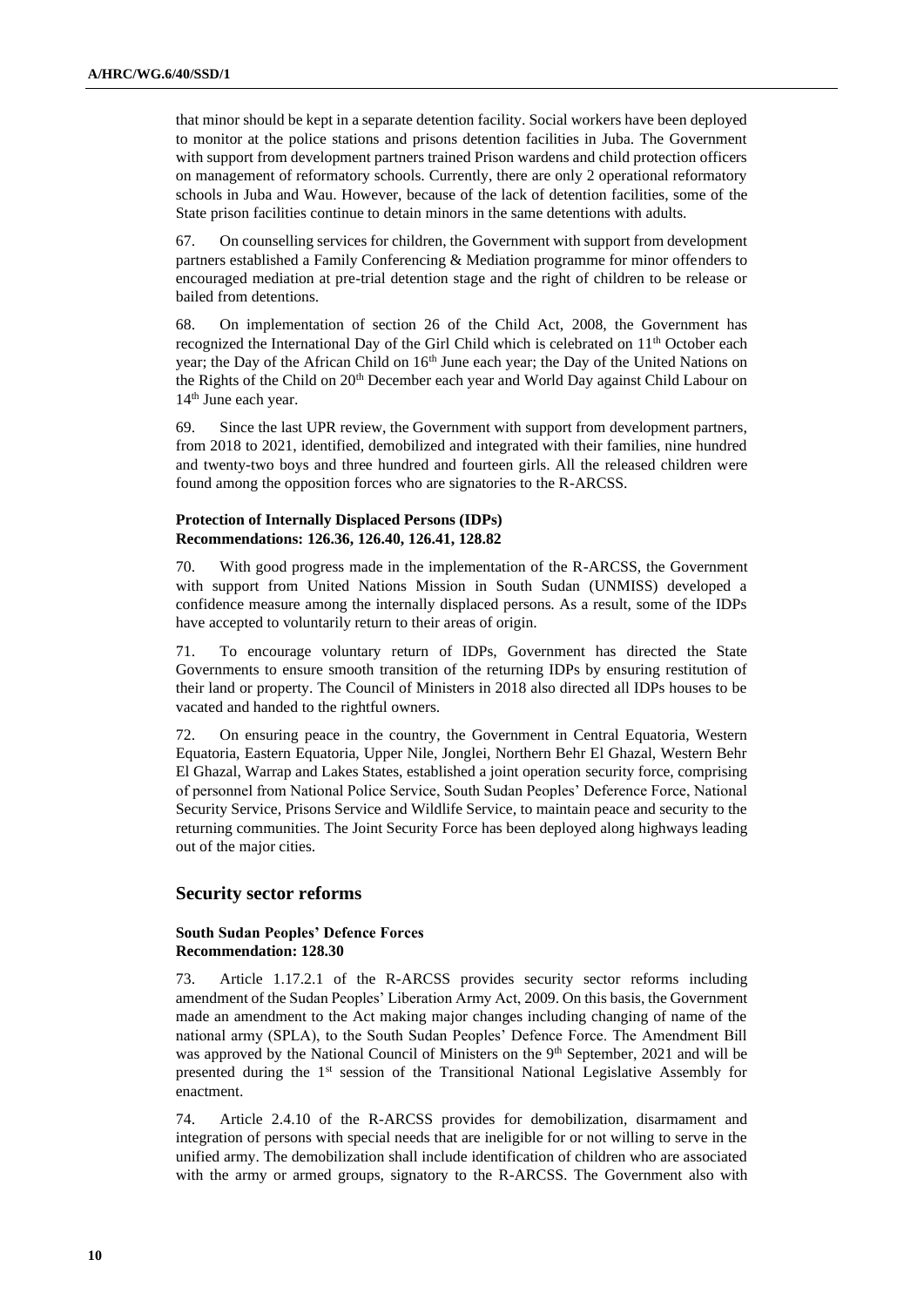support from development partners, established a taskforce to verify number of forces and identify individuals within different armed groups, to be demobilized.

75. On technical assistance and capacity building within the national army, the Government during the 4<sup>th</sup> High Command Conference, ordered commanders to observe rules of engagement and distributed to them copies of the Constitution, the R-ARCSS and leaflet on ending sexual violence, looting or murder of any civilian. The order also directed the military court martial to order arrest, prosecute any military personnel involved in the commission of an offence.

76. On public awareness efforts to end human rights violations by the army and other organized forces, the Government supported by UNMISS – Human Rights Division, trained South Sudan Peoples' Defence Force (SSPDF), National Security Service and other organized forces, on the principles of International Human Rights Law, International Humanitarian Law and other domestic laws. The training also covered issues of sexual and gender-based violence (SGBV) and child protection techniques.

#### **National Security Service Recommendation: 128.30**

77. On the National Security Service reform, the R-ARCSS, 2018 also mandates in Article1.17.1.2 for amendment of the National Security Service Act, 2014. The amendment Bill includes issues of training, structure, powers of the security service personnel and civilian oversight body. The Bill has been forwarded to the National Council of Ministers for deliberations and approval before its presentation to the Transitional National Legislative Assembly for enactment.

78. The Government in collaboration with International Red Cross in 2018, trained some senior members of the national security personnel on human rights, international humanitarian law and Geneva convention and its optional protocols.

79. On fighting impunity within the National Security Service, the Government has established in 2019 an internal accountability mechanism in form of two tribunals, summary and non-summary. The Tribunals are to impose discipline and prosecute national security personnel who commit offences related to human rights. Since its establishment, the tribunals in 2021 alone, prosecuted 16 cases related to human rights violations.

80. On technical assistance and capacity building, the National Security Service has trained its members on issues of human rights, protection of civilians, engagement and crisis management investigations and data collection.

#### **South Sudan Police Service Recommendation: 128.30**

81. On the South Sudan Police reform, the R-ARCSS, 2018 mandates in Article1.17.1.2 for the amendment of the South Sudan Police Service Act, 2009. The amendment Bill is containing new police structures including a change of name of the police service to the National Police Service. The Bill was approved by the National Council of Ministers on its meeting of 9<sup>th</sup> September, 2021 and will be tabled before the Transitional National Legislative Assembly during its  $1<sup>st</sup>$  session.

82. To established standards, a training curriculum for National Police Service has been reviewed to include management, research methodology, judicial procedure, information security management, cybercrime, human rights, security and safety and policing within a cultural context. The curriculum is being implemented in all security trainings.

83. The Government has stepped up its efforts to fight corruption in the police service by combating illicit financial flows and tax avoidance through strengthening the National Revenue Authority and other financial institutions. The Government also, through an oversight financial committee, established under the Vice President for Economic Cluster, initiated, investigation and prosecution of corrupt officials from various Government institutions.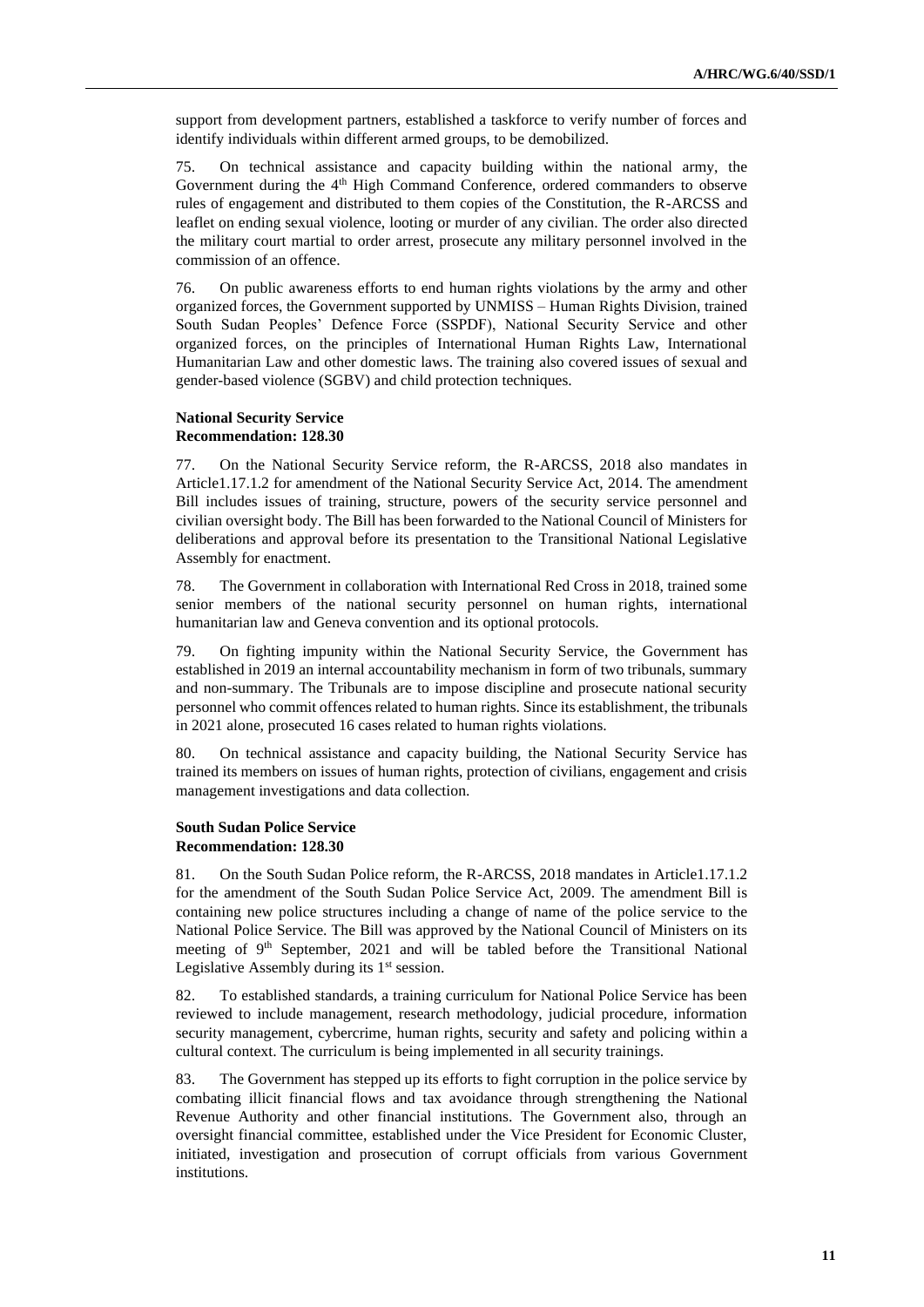84. On fighting gender-based violence situation in Central Equatoria, Western Equatoria, Eastern Equatoria, Upper Nile, Jonglei, Northern Behr El Ghazal, Western Behr El Ghazal, Warrap and Lakes States, the Government and development partners, in 2020 established gender desk in police stations and trained police personnel on sexual and gender-based violence, protection of children and women.

85. On training of police service personnel as mandated by provisions of R-ARCSS on security arrangement, the Government has sent to the police training college twelve thousand five hundred non-commissioned officers. Their training is about to complete and will be graduated as part of the unified force under R-ARCSS.

86. The Government also with support from development partners, trained seventy-five female police personnel and seventy-five male police personnel on investigation of Sexual and Gender-Based Violence cases.

87. As part of the community policing in Juba, the Government, with support from UNDP and JICA, established six (6) police centers within residential areas. Three hundred police officers were also trained on police relationship with community.

### **Prison Services Recommendation: 128.39**

88. The South Sudan Prison Service Act, 2011 has been amended as part of the institutional reforms in accordance with provisions of the R-ARCSS. The Amendment Bill is containing the necessary reforms which include the change of the Prisons Service to Correctional Service. The Amendment Bill was approved by the National Council of Ministers on 9<sup>th</sup> September, 2021.

89. During the COVID-19 health challenges in 2020, the Government, supported by UNDP, released from prisons and police detention facilities 4,383 people out of which 474 were women. The early release from detention was aimed at reducing congestion in the prisons and other detention facilities, to limit the spread and impact of COVID19. Some of the releases took place in Aweil in Northern Behr El Ghazal State, Bor in Jonglei State, Torit in Eastern Equatoria State, Wau in Western Behr El Ghazal State, Juba in Central Equatoria State, Yambio in Western Equatoria State and Lakes State. Among those released, 717 cases involving detainees with underlying health problems, elderly persons, women, juveniles and lactating mothers.

90. On prison vocational skills training in Juba Central Prison, 213 inmates were men and 34 were female, and in Wau in Western Behr El Ghazal State, 105 inmates were also trained in various skills. The training was done across 12 trades areas, including hairdressing and beauty therapy, auto mechanic, tailoring and fashion design, masonry, bakery, carpentry and joinery, electrical installation, metal fabrication and welding, agriculture, bakery, food processing, plumbing and information technology. The Prison Service also in 2020, provided to juvenile in the reformatory school in Juba, the necessary education materials, including textbook, school desk.

91. In Juba Central Prison in 2017 to 2019, the Government with support from the International Red Cross, constructed two rooms, two toilets water and waste water system; installation of borehole equipped with solar power. The same facilities were also constructed in Torit in Eastern Equatoria and Aweil in Northern Behr El Ghazal States. In Yei prison in 2020, the Government with support from development partners also constructed two wards and two toilets for female inmates and renovated one ward in male inmates' section of the prison. The International Red Cross in Tonj in Warrap State prison renovated another two rooms in the female inmates' section and in Malakal, Upper Nile State, the UNMISS- Human Rights Division, constructed offices for prison personnel.

92. Based on the improved services in the prisons, in 2019 in Juba Central Prison, 43 inmates including juvenile, sat for South Sudan Certificate of Primary Education.

93. On technical assistance and capacity building of the Prison Service Personnel, the Government with support from development partners, trained ten (10) prisons officers in data entry relating to prison management system and developed an operation protocol manual for juvenile reformatory and trained fifty (50) officers on the manual in 2019.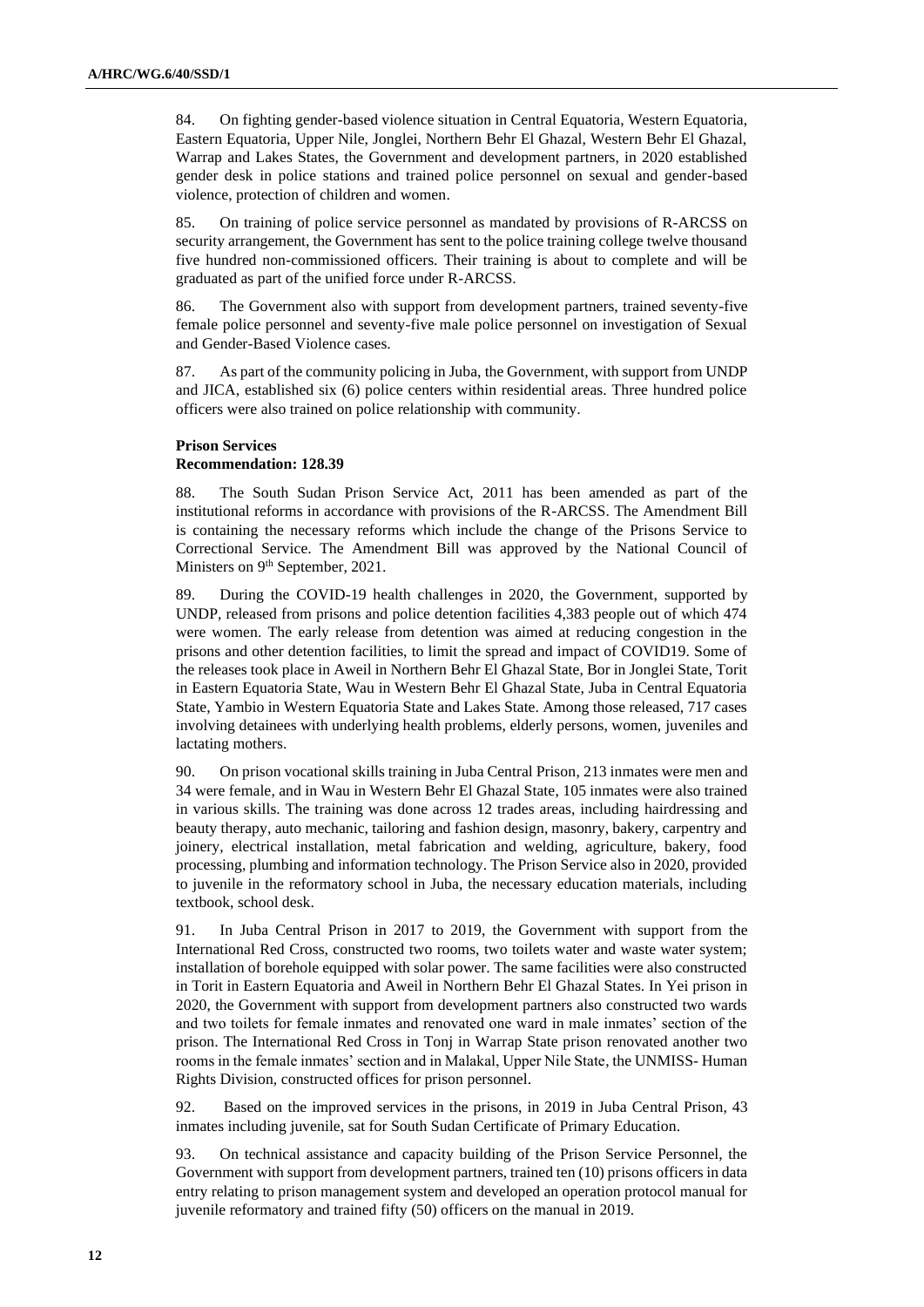### **Rights of persons with disabilities Recommendations: 126.39, 126.75**

94. The National Ministry of Gender, Child and Social Welfare established in Rejaf an educational center for visual and hearing impaired. The center developed and highlighted the need for review of the Special Needs Education so as to align the programme with the Constitution, the Sustainable Development Goals. Inclusive education is now the overarching principle of this policy. Though the policy recognizes all disabilities and special needs, it is prioritizing the coverage of learners and trainees who have hearing impairments, visual impairments, deaf, blindness, physical impairments, intellectual disabilities, specific learning disabilities, cerebral palsy, speech and language difficulties, multiple disabilities and autism.

95. The Government also established a Physical Rehabilitation Reference Centre in Juba. The facility is currently providing various services ranging from Pyhco-Social support, mobility appliances. In Usratuna facility for children with various disabilities, the facility is currently providing education, hospitalization, medication and rehabilitation services for children.

96. The process for ratification of the Convention on the Rights of Persons with Disabilities is at the final stages before the Transitional National Legislative Assembly to ensure conformity with the Article 30 of the Transitional Constitution, 2011 (as amended). However, the Government assisted the persons with disability, to setup their union known as South Sudan Union of Persons with Disabilities (SSPWDs). The Union is responsible for coordination, linkage and catering for all organizations of persons with disabilities (OPDs) across the country. Currently there are twenty-seven (27) effective OPDs in the country.

#### **Education**

#### **Recommendations: 126.72, 126.73, 126.74, 127.41, 128.95**

97. On measures taken to implement provisions of the General Education Act, 2012 and the national girls' education strategy, the Government has established procedures to investigate causes of child drop out from school. The Government request the families of the drop out student to bring him or her back to school. If the drop out cause is due to the school distance, the student will be relocated to the nearest school. In cases of refusal by the school to reregister student, the County Education Director will treat the matter as criminal act and the child shall be registered regardless of the rejection by the school.

98. On measures taken to enforce section 26 (3) of the Child Act and section 30 (8) of the General Education Act on the right of pregnant girls and young mothers to attend school, the Government with support from development partner put in place a financial support to such students to ensure their retention in schools. To encourage girls returning to schools after dropping out, the Government has a readmission policy to encourage pregnant girls and young mothers to attend classes.

99. To implement alternative education system, the Government has introduced Accelerated Learning Programme and Adult literacy Programme to reduce illiteracy among women and girls and to provide continuing education programmes for women who are unable to complete primary or higher education. Also, the Government has developed a national curriculum for ICT to promote digital education, however there still remains an infrastructure challenge.

100. To prevent out of school girls from adopting negative coping mechanisms, the Government established an Emergency Response Committee to continue with education activities supported by development partners during school closure and lockdown mainly through Distance Learning Programme, Education on Air, Online Modules for Leaners, Recorded Lesion for Hard-to-Reach Population, provision of Radios Handsets for Disadvantaged Communities, Cash Transfer for Girls and Community Awareness.

101. On GESS cash transfer to encourage and promote attendance in schools, 401,338 female students from primary to secondary levels, in 2020 academic year, benefited from GESS cash transfers programme.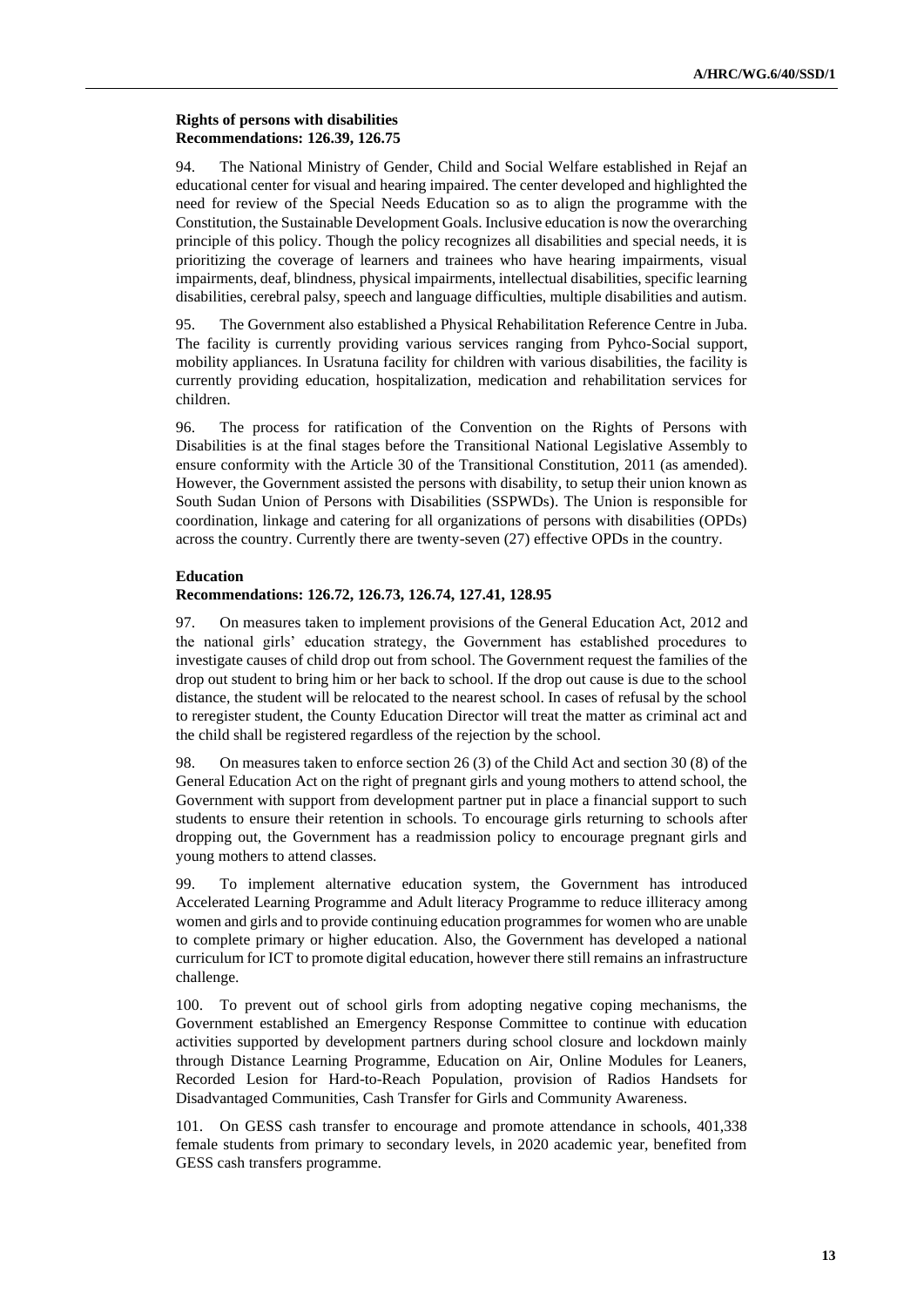102. On technical assistance and capacity building, the Government with support from development partners, trained twenty-five thousand teachers from primary and secondary education levels.

103. In Yei County of the Central Equatoria State, number of children enrolment into schools have increased in the year 2020 alone, from 6,000 to 12,360. This increase in the enrollment of pupils in schools is attributed to the stability and the return of refugees and internally displaced person to the area. In some schools, enrollment of girls is more than boys. In addition, there are about one public hospital and four (4) private medical clinics, operating in Yei.

104. In Torit in Eastern Equatoria State, enrollment of students in primary level has doubled from 8,616 to 40,037 and in secondary level from 6,396 to 20,446 as per 2021 school records. The increase in the enrollment is attributed to improvement in the security situation and return of IDPs and refugees to their place of origin.

# **Access to information and freedom of expression rights Recommendations: 126.67, 128.83**

105. The Access to Information Act, 2014 gives effect to Article 24 of the Transitional Constitution, 2011 (as amended) on the Right to Access to Information. The Act grants the Commission an oversight and enforcement powers to investigate complaints made by any person on the violations of the provisions of the Act. Amongst other functions, the Commission has the role of developing and facilitating public education awareness and developing programmes on the right of access to information and right to protection of personal data.

106. The Government with support from development partners, trained journalists on professional ethics. The journalists conducted elections and were able to establish for the first time since independence in 2011, the Union of Journalist for South Sudan, to be responsible for registration and discipline of its members.

107. On technical assistance and capacity building, the Government with support from development partners and AMDISS established media development institute to train journalist on basic profession standards for media professionals. The Government also appointed new board of directors for South Sudan Broadcasting Corporation, Media Authority and Access to Information Commission. This indicates the Government commitment to improve freedom of expression and access to information. The two boards are headed by women.

# **Achievements**

108. The Government with support from development partners established in 2019 a juvenile and Gender Based Violence Court and Mobile Court under the General Military Court Martial.

109. The Government acceded to the Optional Protocol on the Involvement of Children in the Armed Conflict and developed Action Plan of Government of South Sudan on Children Affected by Armed Conflict 7<sup>th</sup> February 2020.

110. The Government with support from development partners established the Girls Education South Sudan programme (GESS) which encourages girls to continue attending school.

111. The Government, also with support from development partners, trained chiefs from the ten (10) States on impact of early marriage harmful customary practices on young women and girls.

112. The Government also issued a standing order to the military personnel that rape and other forms of sexual violence are serious national and international crimes and whoever commits rape or caused sexual violence will be investigated and prosecuted.